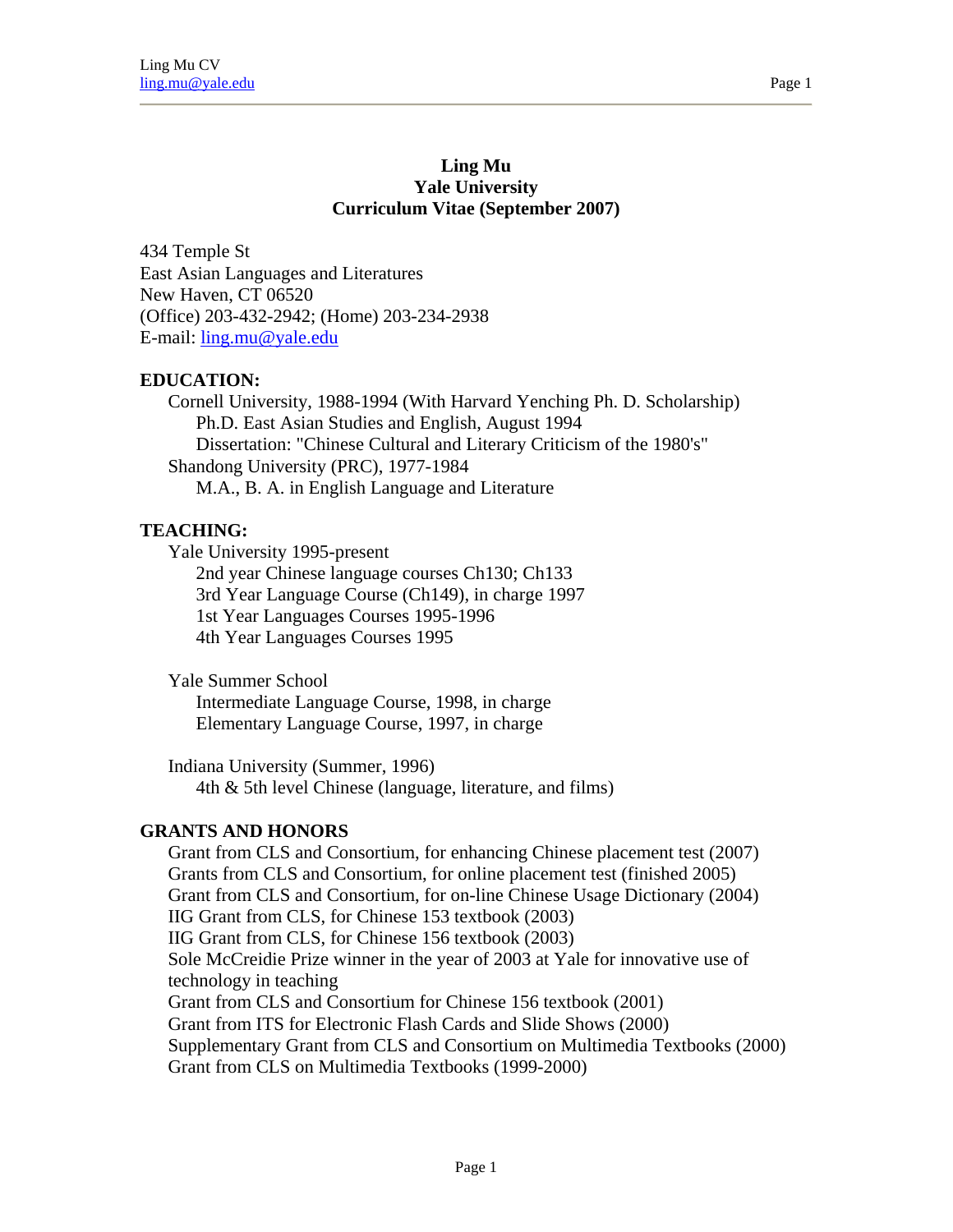### **CONFERENCES PRESENTATIONS:**

- "American University Summer Programs in China: Its Model and Impact on Chinese Teaching" (美国大学在华暑期班的模式和影响). 2007. 8. 3-5
- "Establishing Accurate Profiles of Learners—A Key factor in a Textbook's Success"

第二届人教版对外汉语教材培训研讨会, 2007.7.15-21

- "Managing Placement Procedure and Data in a Large program" For 5th International Conference on Internet Chinese Education in Taipei, June 2-5, 2007
- "Embedding Culture in Chinese Language Teaching-- A Yale Language Project for Chinese Classes." ACTFL Annual Conference, Nov. 2006
- "Finding a Cutting Point in Chinese Language Teaching: An Analysis of Common Mistakes from American Students," the 4<sup>th</sup> International Conference on Chinese Language Teaching and Scholarship, Shanghai, Fudan University. August 2006. Paper published as proceedings.
- "Make a Vocabulary List Quickly, A Step by Step Tutorial" For TCLT 4 at USC May 2006. Paper published as proceedings.
- "Streamlining Yale Chinese Placement Process with an Internet Tool," Annual Princeton Conference Chinese Conference (April 2006)
- "Introduction to an Online Chinese Usage Dictionary" (With Peisong Xu and Rongzhen Li) , Annual Princeton Conference on Chinese Teaching (April 2005)
- Presentation, "Pre-Mobilization Approach—Powerful Tools to Improve In-Class Teaching." The Fourth International Conference on Chinese Teaching, (Yunnan July 2004)
- Presentation: "Quick Ways to Create a Picture Movie for Class and Web Use—a Small Project." The Third Technology Conference on Chinese Teaching. As board member and workshop conductor, (June 2004)
- Presentation, "An Online Chinese Textbook at Yale University. ACTFL Annual Conference, Chinese panel, (Nov. 2003)
- Presentation, "Necessity to Build Digital Classrooms." 2003 Princeton Annual Chinese Conference (April 2003)

Page 2

Presentation, Yale African Language Conference (March 2003)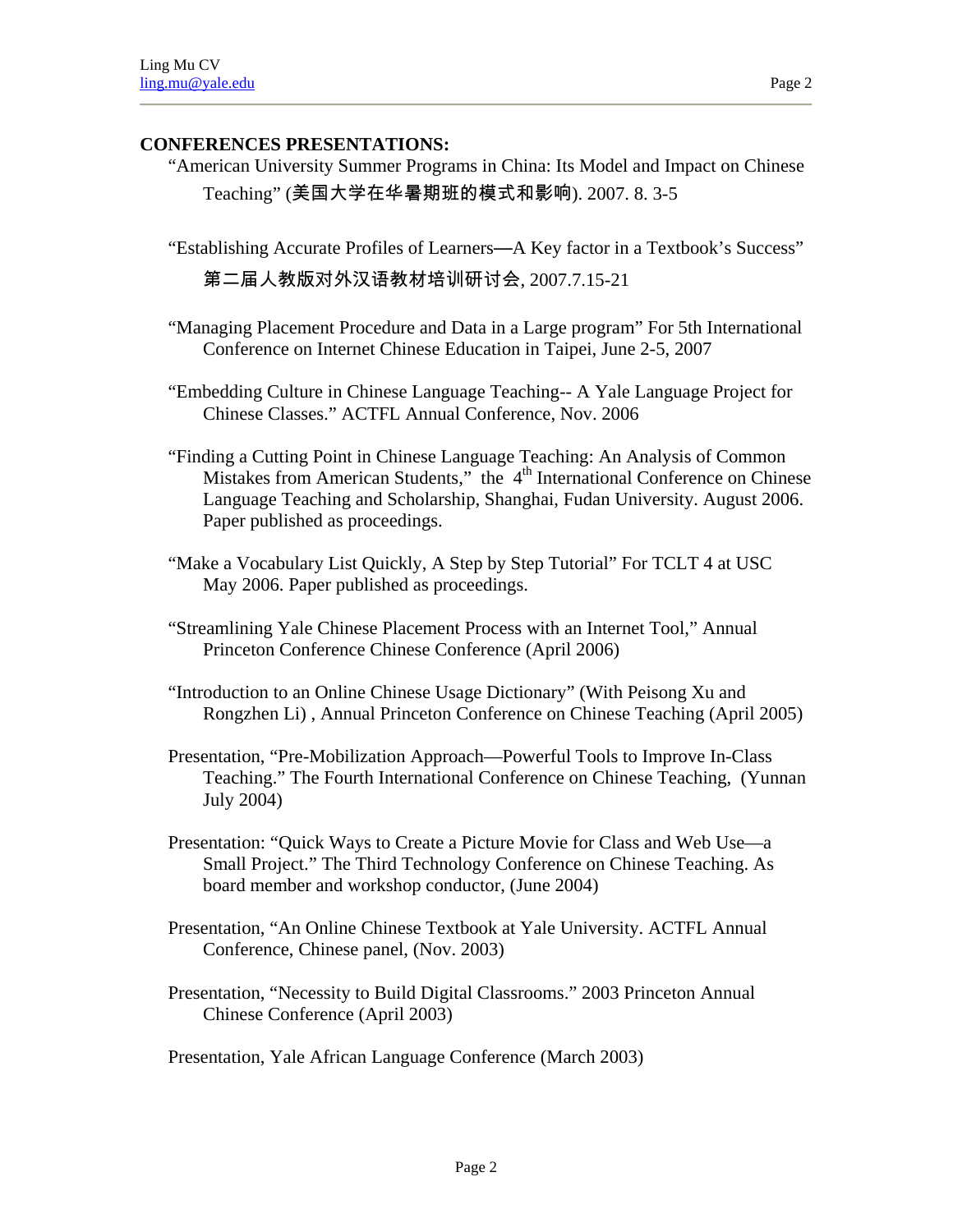- Presentation, on Multimedia tools in Chinese Language Teaching (2002, June Nanjing Conference
- Main Organizer, Second Conference on Technology and Chinese Language Teaching, Yale University, a national conference
- Presentation, on Multimedia Textbooks, at Weekly Seminar by CLS (2001)
- One of 2 designated speakers and presenters: Roundtable on Multimedia in Chinese Language Teaching, Northeast AAS conference, Chinese Roundtable (Williams College, Oct. 2001)
- Presentation: Computer-assisted Chinese Teaching and Examples, at Beijing Conference on Chinese Pedagogy (Beijing, June, 2001)
- Presentation: Electronic Flash Cards and Graphics in Actual Chinese Classrooms Princeton Annual Conference on Chinese Language Teaching (Princeton Univ. April, 2001)

Organizer: Workshop on Advanced Chinese Courses (Yale, April, 2001)

#### **WORKSHOPS:**

- Organizer and Conductor of 2 Workshops for Yale Chinese Lectors on using basic multimedia tools ( Audacity, and Dreamweaver). EALL, Yale University (2006)
- Organized and Presided at Workshop on Teaching Chinese characters and Advanced Chinese, with outside speakers. Yale University (April 2006)
- Speaker at Yale TA training workshop ("How to use Pre-Class Quiz for Teaching") (2004, 2005)
- Organizer of Workshop on Advanced Chinese teaching, with outside presenters. Yale University (2005)
- Organizer of Workshop on Chinese film teaching, with outside presenters. (2004)
- Invited as Workshop Presenter and Conductor for the  $3<sup>rd</sup>$  Technology on Chinese Language Teaching, Columbia University (2004).

#### **PROFESSIONAL AND ADMINISTRATIVE ACTIVITIES:**

Director of Chinese Programs (July 2000-June 2007.6) Member of the Executive Committee of the Light Fellowship (Since 2003) Member of Yale College Advisory Committee on Yale-Beida Program (Since 2004) Member of the Department Search Committee (2005, 2003, 2002) Appointed Campus Faculty Member for Evaluating Fulbright Application at Yale (Since 2000-)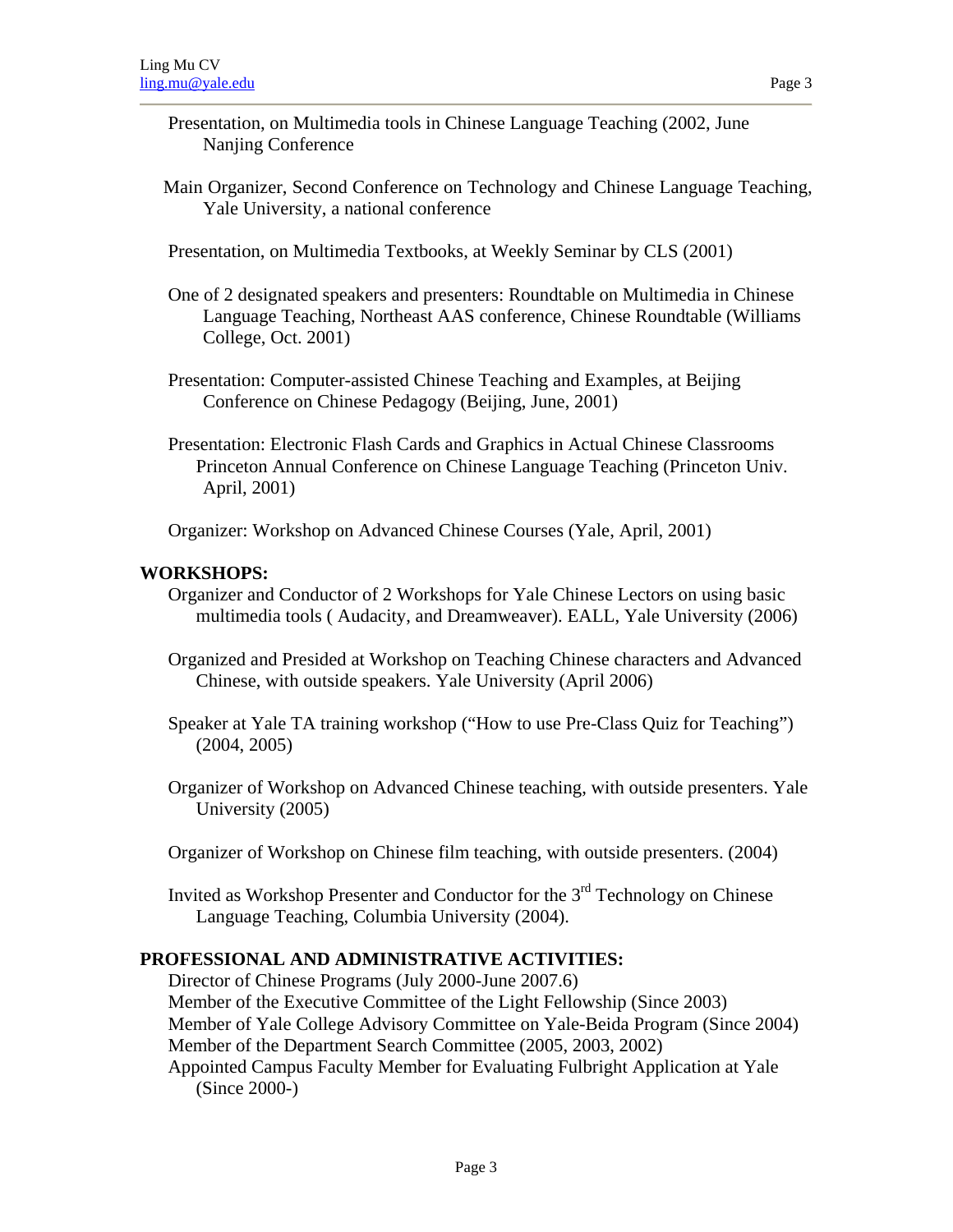# **TEXTBOOKS PREPARED FOR TEACHING:**

- *Online Exercise* materials for Chinese 130 on www.quia.com (2006) *Online Chinese Usage Dictionary*, (2004) a CLS project with Peisong Xu and Rongzhen Li, http://berlin.cls.yale.edu/chineseusagedictionary/
- *Chinese Through Film* (Supplementary film clips and comprehensive multimedia web tools) at http://classes.yale.edu/chns155. 2005
- *Textbook* for Chinese 153, (2003), a CLS project with Zhangguo Kang and Peisong Xu. http://classes.yale.edu/chns130/media/153/ . To be published in 2007.
- *Texts on Chinese Fiction* (2003), a CLS project with Wei Su
- *Chinese Picture Dictionary (2001)*

*http://classes.yale.edu/chns130/Dictionary/index.html* 

*Listening and Speaking Chinese* for Ch130, An Intermediate Textbook (Printed by Yale RIS, 1998) (With enhanced multi-media version online http://classes.yale.edu/chns130/webBook/index.html 1999)

*Reading On Chinese Culture* (co-authored with Zhengguo Kang, printed by Yale RIS, 1998) (With enhanced multi-media version online

http://classes.yale.edu/chns133/chwebtext/index.html 1999)

*Chinese Newspaper Reader* for Ch149 (Printed by Yale RIS, 1997)

*Reading and Writing China* for Ch140 (Printed by Yale RIS, 1997)

*Short lectures on Chinese Characters* for Chinese 140, (Printed by Yale RIS, 1997)

# **NATIONAL AND INTERNATIONAL PROFESSIONAL ORGANIZATION AND ACTIVITIES**

Co-chair for the 6th International Conference On Chinese Language Teaching and Scholarship, Nanjing, (August 3-5, 2007)

Invited by Brown University to serve as an outside evaluator for a senior lectureship promotion. 2006

Invited as outside Chinese professorship promotion review evaluator for University of Vermont and Seattle University, related to Chinese teaching and scholarship. (2005)

Standing Committee member of the Board Committee for Technology in Chinese Language Teaching. International conferences. (from 2002).

Chair of the 2nd Technology Conference on Chinese Language Teaching, Yale University. 2002.5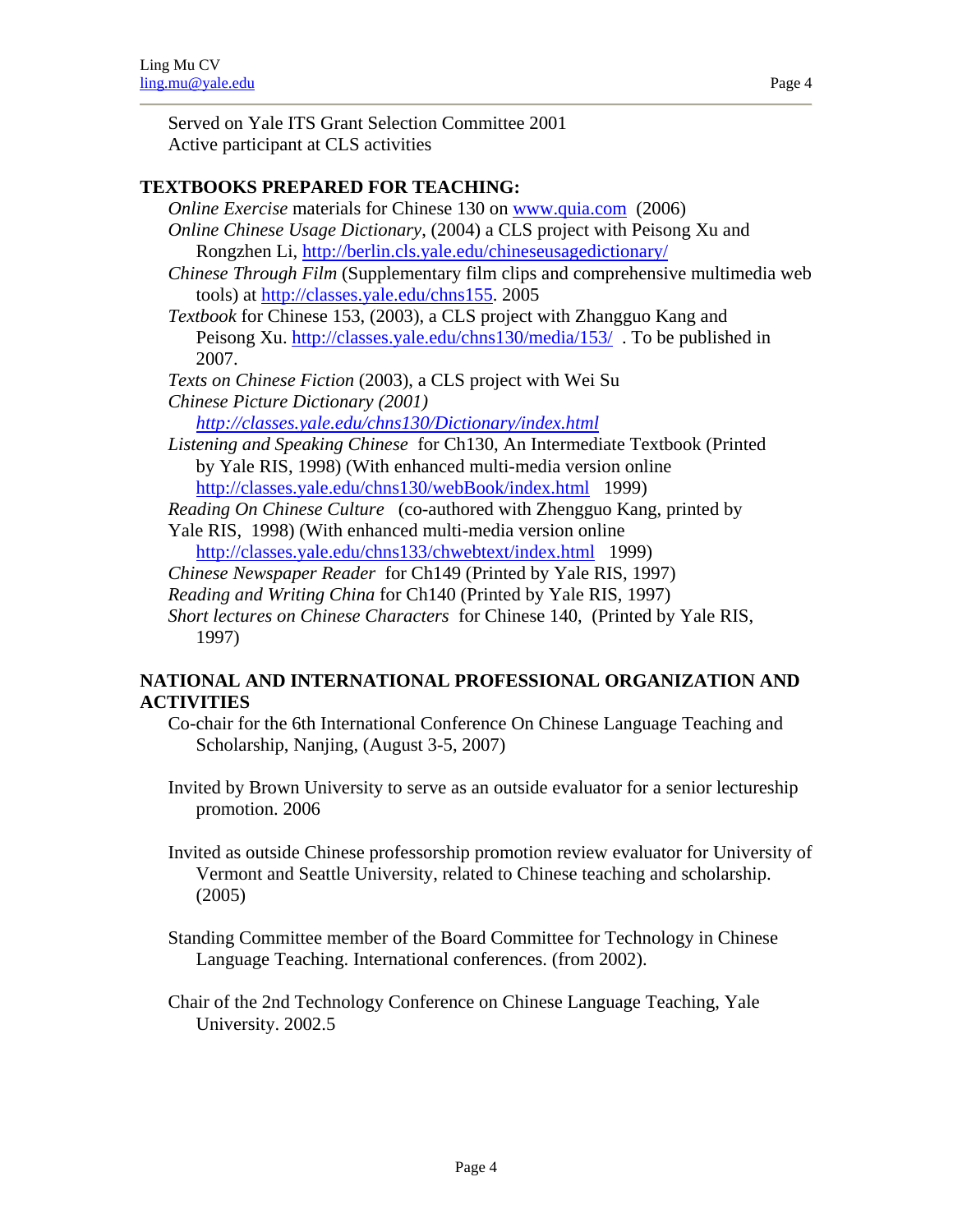Member of the Standing Board Committee for International Conference on Chinese Language Teaching and Scholarship Series, one of the most attended conferences on Chinese teaching.

# **PUBLICATION, BOOKs:**

《中国万象》(*Reading China: A Panorama of Life, Culture, and Society*),an advanced text book, Volume I, co-author. Lulu Publishing House. 2007

*Chinese 900* (《汉语 900 句》), advisor and contributor, Foreign Language and Research Press (北京外研社), 2006

# **PUBLICATION, ARTICLES:**

- " 美国大学在华暑期班的模式和影响" in *Research Papers on Teaching American Students*, conference proceedings from Nanjing International Conference, Beijing Foreign Language Teaching and Research Press. 2007.8.
- "Looking for the Effective Cutting Point in Chinese Language Teaching: An Analysis of Common Mistakes from American Students," *The Conference Proceedings from 5th International Conference on Chinese Language Teaching and Scholarship*, Shanghai, Fudan University. August 2006.
- "Feel of the Language: An Essay" 《也谈" 语感" 》, *Overseas Chinese Language Teaching and Learning Report*, (Journal) Beijing Foreign Language University, 1st Issue, March 2006.
- " Make a Vocabulary List Quickly, A Step by Step Tutorial" *Conference Proceedings for the 4th Technology Conference on Chinese Language Teaching*, at USC. May 2006.
- "Chinese Chorus Society in America," *World Journal Weekend Literature Supplementary* Issue, January 2006
- "Chinese Craze and Opportunities," on *Chinese New Digest*, 2005
- "Pre-Mobilization Approach—A Powerful Tool to Improve In-Class Teaching." *The Conference Proceedings* from The Fourth International Conference on Chinese Teaching, 2004.
- "Impression of China," *World Daily: Weekend Literary Special Edition*, New York, Sept. 10, 2004
- "Trend in Chinese Teaching: a Yale Case," *Overseas Chinese Language Teaching and Learning Report, Beijing Foreign Language University,* 1<sup>st</sup> Issue, 2003